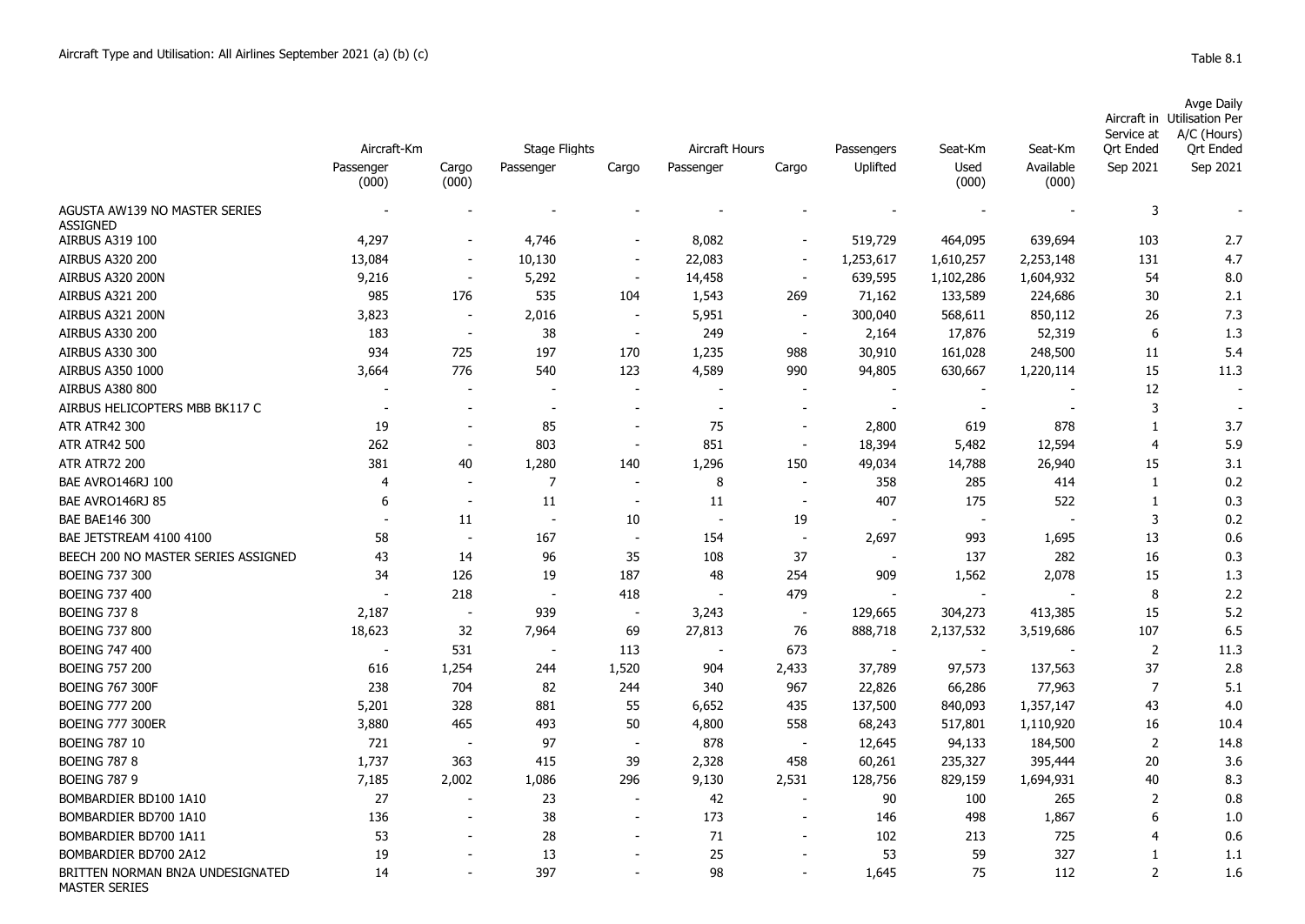|                                                            | Aircraft-Km              |                          | <b>Stage Flights</b>     |                          | Aircraft Hours |                          |                          | Seat-Km                  | Seat-Km            | Service at<br>Ort Ended | Avge Daily<br>Aircraft in Utilisation Per<br>A/C (Hours)<br>Ort Ended |
|------------------------------------------------------------|--------------------------|--------------------------|--------------------------|--------------------------|----------------|--------------------------|--------------------------|--------------------------|--------------------|-------------------------|-----------------------------------------------------------------------|
|                                                            | Passenger<br>(000)       | Cargo<br>(000)           | Passenger                | Cargo                    | Passenger      | Cargo                    | Passengers<br>Uplifted   | Used<br>(000)            | Available<br>(000) | Sep 2021                | Sep 2021                                                              |
| CANADAIR CL600 2B16 600                                    | 35                       |                          | 35                       | $\sim$                   | 55             |                          | 196                      | 185                      | 405                | 7                       | 0.2                                                                   |
| CESSNA 404 NO MASTER SERIES ASSIGNED                       | $\overline{\phantom{a}}$ |                          |                          |                          |                |                          | $\overline{\phantom{a}}$ |                          |                    | 2                       |                                                                       |
| CESSNA 510 NO MASTER SERIES ASSIGNED                       |                          |                          |                          |                          |                |                          |                          |                          |                    | $\mathbf{1}$            |                                                                       |
| CESSNA 525 NO MASTER SERIES ASSIGNED                       | 11                       |                          | 13                       |                          | 19             |                          | $\blacksquare$           | 36                       | 65                 | 3                       | 0.3                                                                   |
| CESSNA 550 NO MASTER SERIES ASSIGNED                       | 13                       |                          | 18                       | $\blacksquare$           | 26             |                          | $\overline{\phantom{a}}$ | 36                       | 104                | $\mathbf{1}$            | 0.5                                                                   |
| CESSNA 560 NO MASTER SERIES ASSIGNED                       | 122                      | $\blacksquare$           | 122                      | $\overline{\phantom{a}}$ | 199            |                          | $\overline{a}$           | 390                      | 1,096              | $\overline{7}$          | 0.9                                                                   |
| <b>CESSNA F406 NO MASTER SERIES</b><br><b>ASSIGNED</b>     |                          |                          | $\overline{\phantom{a}}$ | $\overline{\phantom{a}}$ |                |                          | $\blacksquare$           | $\overline{\phantom{a}}$ |                    | 6                       |                                                                       |
| DASSAULT FALCON 2000 NO MASTER<br><b>SERIES ASSIGNED</b>   | 29                       | $\overline{\phantom{0}}$ | 21                       | $\overline{\phantom{a}}$ | 43             | $\overline{\phantom{a}}$ | 82                       | 125                      | 293                | 3                       | 0.5                                                                   |
| DASSAULT FALCON 7X NO MASTER SERIES<br><b>ASSIGNED</b>     | 31                       | $\overline{\phantom{a}}$ | 19                       | $\overline{\phantom{a}}$ | 40             | $\overline{\phantom{a}}$ | 51                       | 74                       | 408                | $\overline{7}$          | 0.3                                                                   |
| DASSAULT FALCON 900EX NO MASTER<br><b>SERIES ASSIGNED</b>  | 32                       | $\blacksquare$           | 12                       | $\overline{\phantom{a}}$ | 34             | $\overline{\phantom{a}}$ | 66                       | 172                      | 475                | 2                       | 0.6                                                                   |
| DE HAVILLAND DHC6 400                                      | 48                       |                          | 286                      | $\overline{\phantom{a}}$ | 262            | $\overline{\phantom{a}}$ | 2,376                    | 428                      | 912                | 3                       | 2.9                                                                   |
| <b>DORNIER 228 200</b>                                     | 28                       | $\blacksquare$           | 374                      |                          | 161            | $\sim$                   | 5,106                    | 398                      | 540                | 3                       | 1.9                                                                   |
| EMBRAER EMB135 NO MASTER SERIES<br><b>ASSIGNED</b>         | 193                      | $\blacksquare$           | 363                      | $\overline{\phantom{a}}$ | 417            | $\overline{\phantom{a}}$ | 5,305                    | 2,677                    | 5,671              | 9                       | 1.7                                                                   |
| <b>EMBRAER EMB145 NO MASTER SERIES</b><br><b>ASSIGNED</b>  | 904                      | $\overline{\phantom{a}}$ | 1,901                    | $\overline{\phantom{a}}$ | 2,198          | $\overline{\phantom{a}}$ | 52,263                   | 25,342                   | 44,315             | 15                      | 4.4                                                                   |
| <b>EMBRAER EMB505 NO MASTER SERIES</b><br><b>ASSIGNED</b>  | 17                       |                          | 21                       | $\blacksquare$           | 29             |                          |                          | 35                       | 120                | 4                       | 0.3                                                                   |
| EMBRAER ERJ170 100                                         | 1                        | $\overline{\phantom{0}}$ | $\overline{4}$           | $\overline{\phantom{a}}$ | 3              | $\overline{\phantom{a}}$ | 141                      | 52                       | 106                | 3                       | 1.6                                                                   |
| EMBRAER ERJ190 100                                         | 1,525                    |                          | 1,851                    | $\blacksquare$           | 2,845          |                          | 116,908                  | 100,789                  | 149,877            | 25                      | 3.0                                                                   |
| EMBRAER ERJ190 200                                         | 41                       |                          | 150                      | $\blacksquare$           | 128            | $\blacksquare$           | 11,023                   | 2,962                    | 4,957              | 1                       | 3.9                                                                   |
| <b>GULFSTREAM GIV NO MASTER SERIES</b><br><b>ASSIGNED</b>  |                          | $\overline{\phantom{a}}$ |                          | $\blacksquare$           |                | $\overline{\phantom{a}}$ | $\overline{a}$           | $\overline{\phantom{a}}$ |                    | 1                       |                                                                       |
| GULFSTREAM GULFSTREAM G280 NO<br>MASTER SERIES ASSIGNED    | 6                        |                          | 8                        | $\overline{\phantom{a}}$ | 9              | $\sim$                   | 34                       | 16                       | 49                 | 1                       | 0.4                                                                   |
| <b>GULFSTREAM GV NO MASTER SERIES</b><br><b>ASSIGNED</b>   | 84                       | $\blacksquare$           | 22                       | $\overline{\phantom{a}}$ | 103            | $\overline{\phantom{a}}$ | 84                       | 256                      | 1,206              | 3                       | 0.9                                                                   |
| <b>GULFSTREAM GVI NO MASTER SERIES</b><br><b>ASSIGNED</b>  | 54                       | $\overline{\phantom{a}}$ | 17                       | $\overline{\phantom{a}}$ | 67             | $\overline{\phantom{a}}$ | 45                       | 97                       | 666                | 3                       | 0.4                                                                   |
| <b>GULFSTREAM GVII NO MASTER SERIES</b><br><b>ASSIGNED</b> | 30                       | $\overline{\phantom{a}}$ | 15                       | $\overline{\phantom{a}}$ | 39             | $\overline{\phantom{a}}$ | 61                       | 126                      | 537                | 1                       | 1.1                                                                   |
| HAWKER HAWKER 800 NO MASTER SERIES<br><b>ASSIGNED</b>      | 32                       |                          | 30                       | $\overline{\phantom{a}}$ | 52             |                          | $\overline{\phantom{a}}$ | 112                      | 288                | 2                       | 1.0                                                                   |
| SAAB 340 NO MASTER SERIES ASSIGNED                         | 240                      | 15                       | 1,005                    | 38                       | 861            | 35                       | 14,775                   | 4,204                    | 7,925              | 15                      | 2.0                                                                   |
| Total                                                      | 81.105                   | 7.781                    | 44,949                   | 3.611                    | 124,827        | 11,353                   | 4,683,576                | 9,974,084                | 16,253,758         | 903                     | 4.4                                                                   |